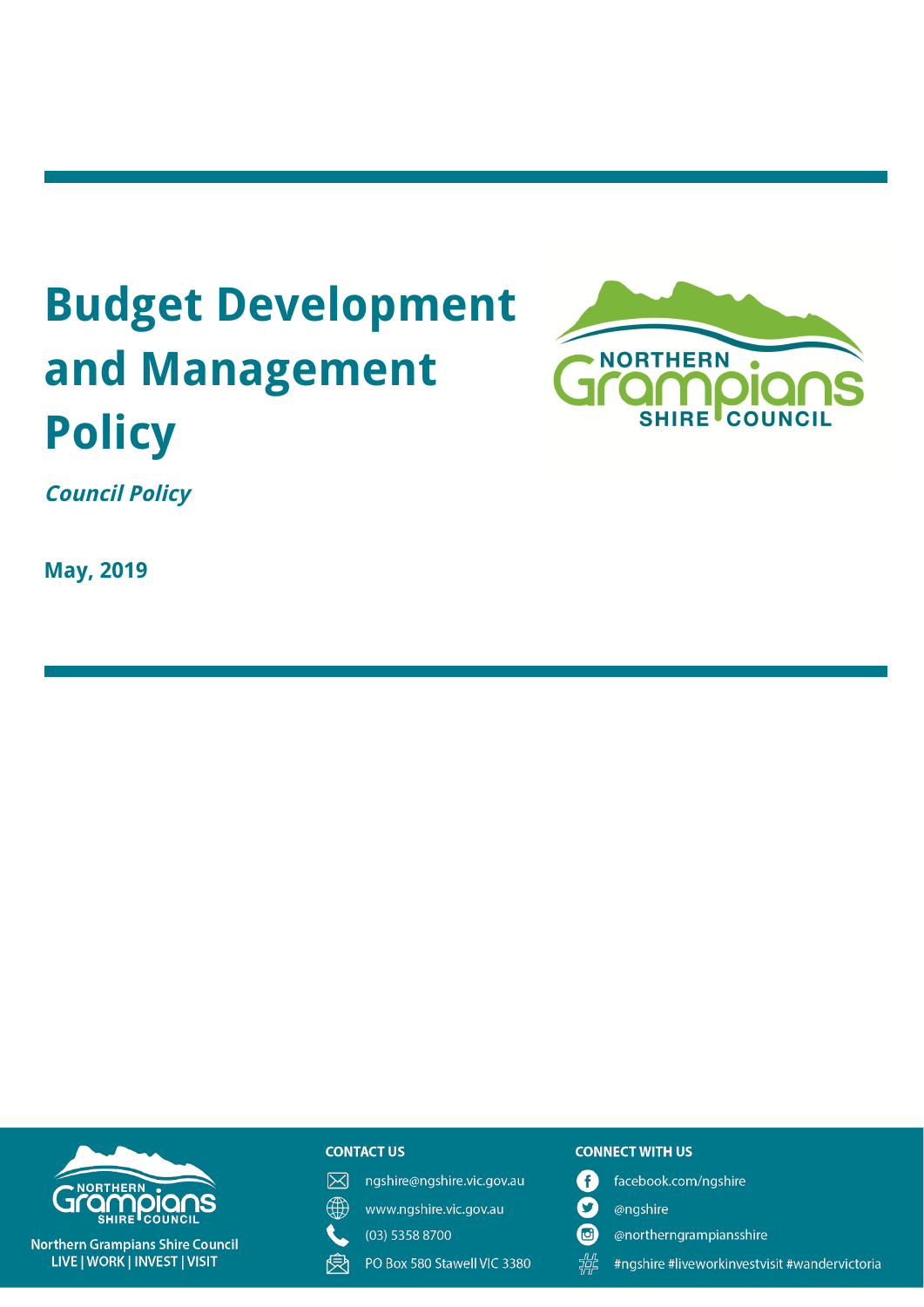# **Budget Development and Management Policy**



## **Council Policy**

**Functional area Functional Area Financial Services Date adopted by Council April 2019 Review date** April 2020

**Responsible director Director Director Corporate Services Responsible officer** Manager Financial Services

### **Purpose**

The purpose of this policy is to set out the framework for the development and approval of the annual budget at the Northern Grampians Shire Council, and the circumstances in which Council would formally revise the budget.

The policy sets out principles to guide decision making, and will ensure that it is clear who is responsible for preparation and consideration of the annual budget and how performance against the adopted budget will be reported.

This policy document is supported by a number of operational and organisational documents which are designed to assist with the implementation of the policy.

#### **Background**

The Northern Grampians Shire Council is the custodian of significant community assets. These assets have an enormous impact on the delivery of programs, services and projects therefore it is crucial that they are well managed.

Preparation of a Council Plan is a critical component of Council's forward planning for service delivery and responsible financial management. It is a four year plan that outlines Council's objectives and strategies for implementation of its vision for the period of the plan.

An annual budget then provides a financial plan to implement the Council Plan for the year ahead which can be monitored to ensure that Council operates within its financial capacity and remains financially healthy.

Development and adoption of an annual budget and a strategic resource plan is required under the Local Government Act 1989 (the Act). Progress reporting on performance against the adopted budget is also required under the Act.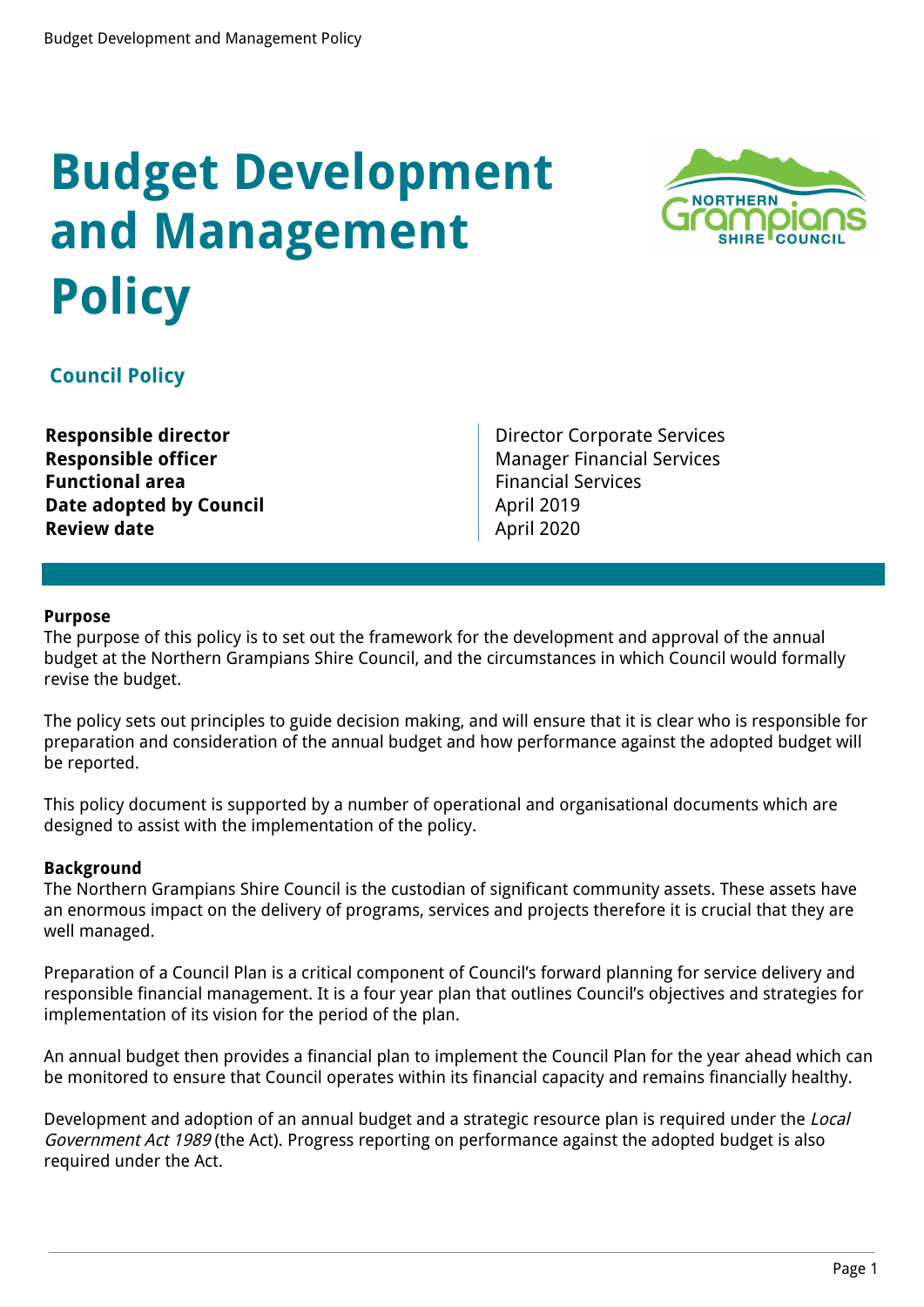Budget Development and Management Policy

Notwithstanding the requirements of the Act, it is critical that expected income and expenditure is assessed in order to understand the impact on Council's financial position and to enable effective management and monitoring of community funds.

## **Policy**

Northern Grampians Shire Council is committed to:

- sound budget management practices
- open and transparent communication with the community in the development, presentation and reporting of financial information
- providing economically and socially sustainable services to the community.

Council will maintain a strategic approach to the delivery of services, capital works and projects to ensure that the budget enables the objectives and strategies of the *Council Plan 2013 - 2017* (the Plan).

Budgets will be developed by management based on agreed service levels as set by Council and will be presented to Council for consideration and adoption.

In Council's *Strategic Resource Plan*, contained within the Plan, a set of financial management principles have been adopted, providing key strategic directions to inform Council's financial decisions.

These principles will guide Council in the development of its annual budget and long term financial plans.

## **General Financial Principles**

## **Sustainable Budgeting Principle**

- Council will implement a sustainable financial strategy that:
	- caters for short and long term
	- factors in community expectations
	- is linked to the Council Plan
	- is committed to achieving an annual surplus to contribute to capital projects.

## **Cash Management Principle**

- Council will manage cash to ensure sufficient levels to meet its requirements and will:
	- aim to maintain a minimum cash balance of 20% above the sum of current deposits and current interest bearing liabilities, plus the amount of reserve funds as determined appropriate
	- maintain sufficient cash to avoid overdraft interest.

## **Revenue Principles**

### **Rates and Charges Revenue Principle**

- Council will:
	- review rates annually following the announcement of the rate cap set by the Minister
	- consider making an application for a higher cap should there not be sufficient income to fund the:
		- Council Plan
		- Long Term Financial Plan
		- to meet current expenditure commitments.
- Differential rating should be applied as equitably as is practical and will comply with the *Ministerial* Guidelines for Differential Rating.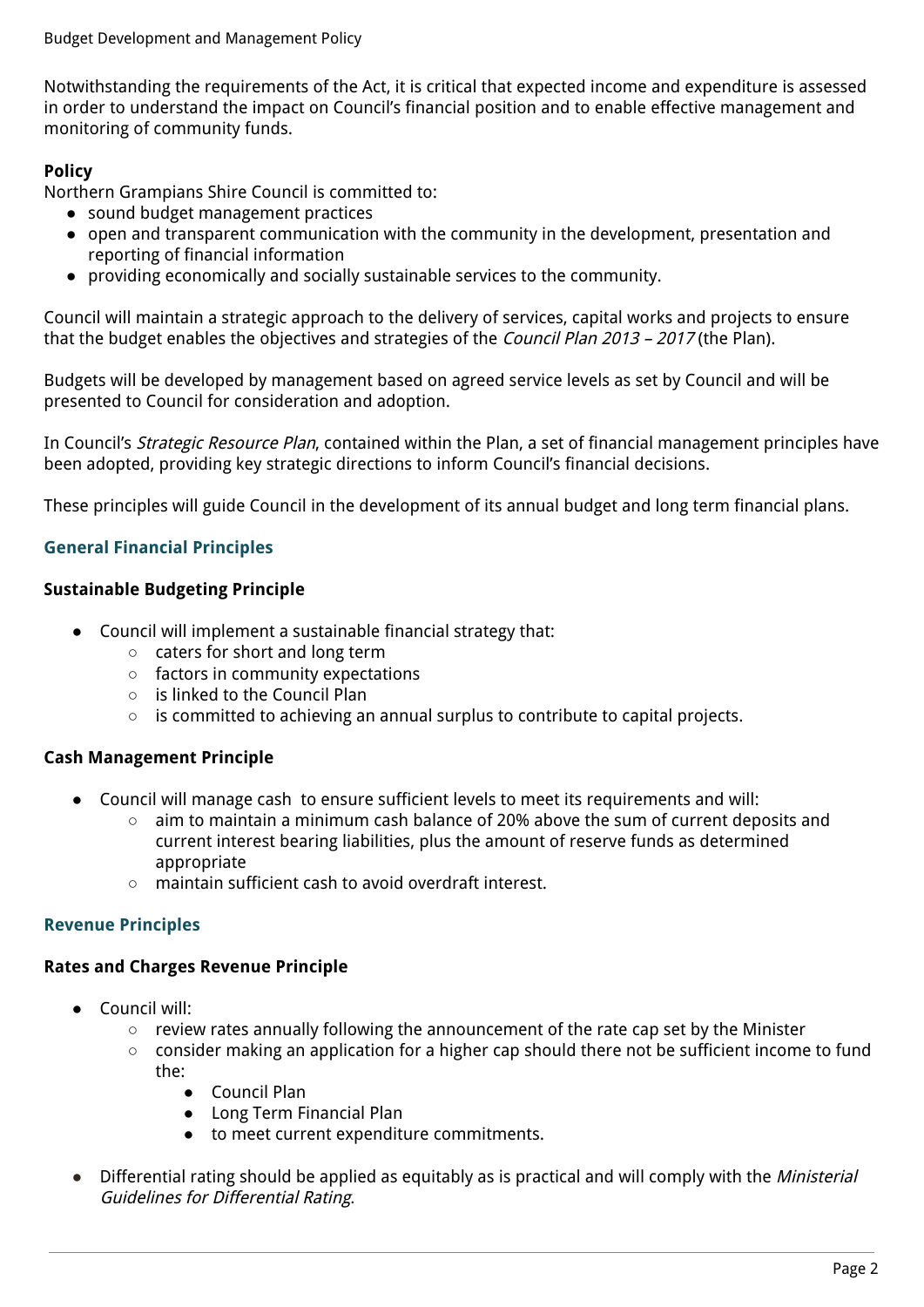- Where it is possible to identify the direct benefit of a service, charges should reflect the cost of the service to help reduce rates subsidies.
- Council will consider pricing and contracts to deliver waste services that:
	- reduce waste to landfill
	- increase reuse of resources through recycling and avoidance initiatives
	- encourage community understanding of waste management
	- are in line with legislative requirements and best practices
	- are cost neutral through appropriate fees and charges and rating strategies.

## **User Fees Principle**

- **●** Council will set fees and charges having regard for:
	- **○** pricing principles (profit, break even, subsidy)
	- **○** marketplace competition
	- **○** users capacity to pay
	- **○** equity between services
	- **○** community service benefit
	- **○** benchmarking of similar services.
- Costs will include:
	- overheads
	- identification of service subsidy.
- Council will:
	- **○** increase fees based on cost increases
	- **○** consider pricing to encourage behaviour changes
	- **○** advocate for statutory fees not governed by Council to be increased appropriately.

## **Grant Revenue Principle**

- Council supports funding from other levels of government and will seek to maximise all appropriate external funding opportunities.
- Council opposes cost shifting, and where cost shifting occurs Council will communicate to its community the impact of these cost impositions.
- Council will only accept external funding if consistent with the Council Plan.
- Council will avoid distortion of priorities due to the availability of external funding.
- Funds received from other levels of government would be expected to meet full direct and indirect costs.
- Where Council chooses to subsidise a funded service the contribution should not outweigh the community benefit.

## **Borrowing Principle**

- Borrowing will not be used to fund ongoing operations.
- Where possible debt will be increased only to the extent that:
	- the costs savings are realised from investment in capital
	- debt servicing costs are funded from future revenue streams.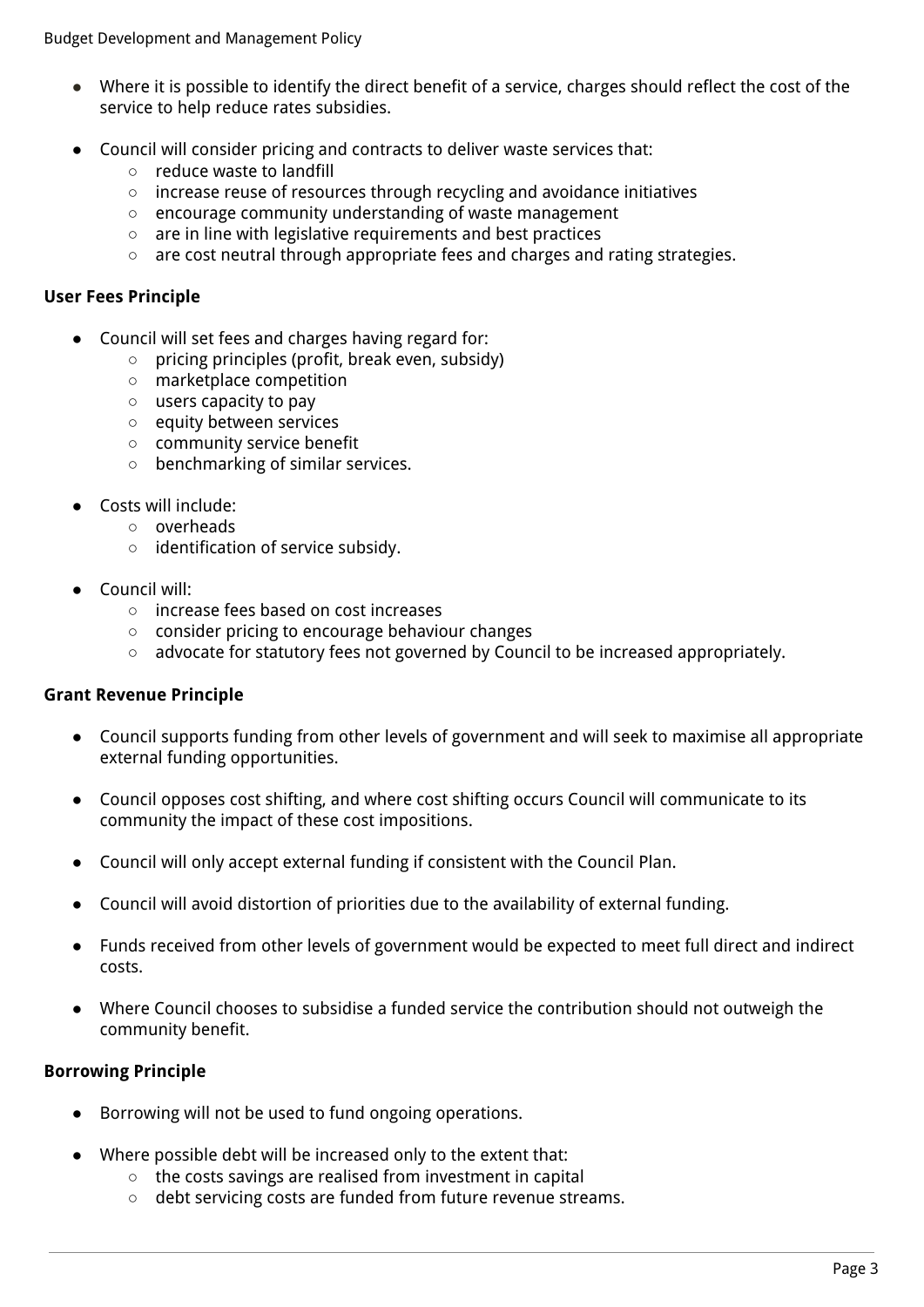- Borrowings are appropriate for funding large capital works where the benefits are provided to future generations.
- Council will maintain its debt at levels which are sustainable, with:
	- indebtedness <60% of rate and charges revenue
	- debt servicing cost <5% of total revenue (excluding capital revenue).

## **Asset Management Principles**

Council will acquire and dispose of assets in the best interests of the community.

### **Asset Rationalisation Principle**

- When disposals occur Council will ensure that:
	- there is clear Council or community need
	- a thorough community and financial assessment is undertaken
	- sales of property will not be used to fund operational expenditure.
- Council will ensure that regular review of asset rationalisation is conducted.

#### **Asset Renewal Principle**

- Council will provide well maintained community assets that are:
	- fit for purpose
	- provide best possible community benefit
	- within the financial capacity of the Council.
- Council will provide for ongoing asset maintenance and renewal for existing assets by:
	- basing maintenance and renewal on condition rating and interventions set by asset management strategies
	- anticipating and managing risks of asset failure
	- committing to increasing expenditure on renewal to sustainably manage assets
	- ensuring appropriate expenditure is provided for compliance and safety regulations.

### **New Asset Principle**

● Council will ensure that community has access to infrastructure that meets its needs with regards to current and future needs.

Construction and acquisition of new assets must:

- remain within the limitation of Council's financial and resource capabilities
- provide clear tangible benefits
- consider both current and future generations
- consider asset substitution as a source of funding new assets
- consider consolidation of services where appropriate
- undertake financial analysis with regard to resultant additional operational maintenance and renewal costs.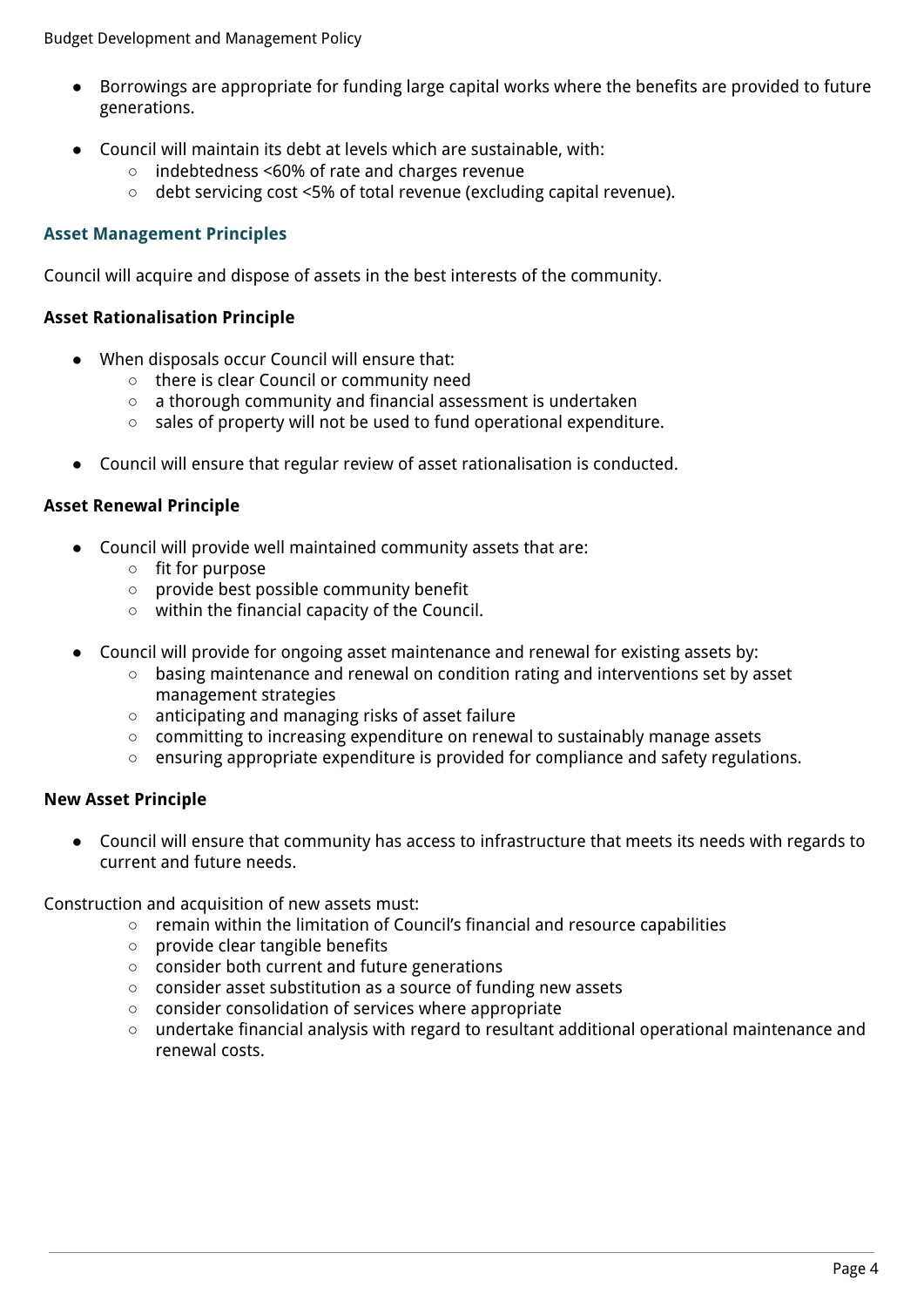## **Service Delivery Principles**

#### **Expenditure Review Principle**

- Council will review levels of expenditure.
- Ongoing service reviews will assess service in accordance with:
	- a demonstrated community need
	- stakeholder views
	- access, equity of need and benefit to the community
	- community expectation of service level and quality
	- legislative imperatives
	- identification of alternative providers, both public and private
	- Council's capacity to provide the service
	- availability of Victorian or Australian Government funding
	- other budget priorities.

In addition to these principles, Council will consider private/public partnerships, shared services and collaborative projects where appropriate.

#### Monitoring and reporting

Council is committed to ensuring that community resources under its control are used for approved purposes and that all risks to Council's finances are properly managed.

Management is responsible for monitoring budgets on an ongoing basis. An annual carry forward report and comprehensive quarterly financial reports reviewing progress and performance compared to the adopted budget, including forecasted adjustments, will be reported to Council in line with the requirements of the Act.

Variations to the adopted budget that are unplanned and unavoidable will be reported to Council through the financial reports. Where a change of project scope results in a material financial implication Council will be briefed prior to the variation being reported.

#### Revised Budget

Under the Act Council must revise their budget if there are material circumstances affecting their financial operations and position.

Northern Grampians Shire Council will formally revise their budget if:

- there is a requirement to borrow more than estimated in the original budget, or
- there is a material difference (>10%) to rates and charges revenue to be raised.

### **Council Plan Objective/Strategy**

Financial Sustainability Strategy - Implementing financial policies and services to support Council's operations and to meet reporting and accountability requirements

### **Legislation and Standards**

Local Government Act 1989 Local Government (Finance & Reporting Regulations) 2004

### **Responsibilities**

Council is responsible for setting service levels and adopting an annual budget that is financially responsible and aligns with the Plan.